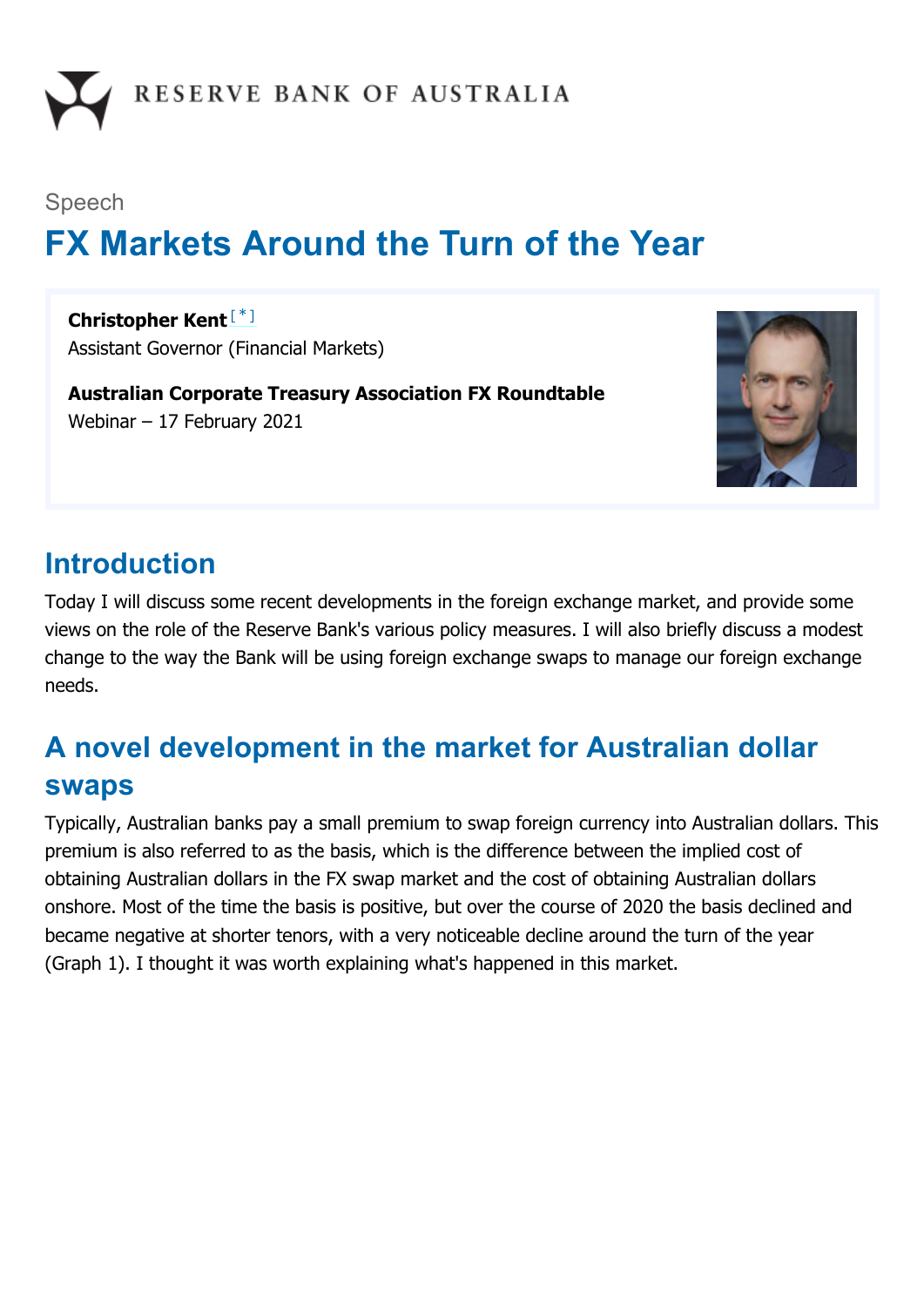

But first, it's helpful to understand why the Australian banks have typically paid a premium in this market. They obtain foreign currency by issuing debt offshore – including via bonds denominated in US dollars. They do this to help diversify their funding sources. It allows them access to deep, liquid foreign capital markets. They then swap this foreign currency into Australian dollars in order to fund their Australian dollar assets, including the loans they make to households and businesses.

The demand for Australian dollars in the swap market by the Australian banks is the flipside to the demand from other entities to swap Australian dollars into US dollars, much of which relates to their own hedging needs. This includes foreign entities issuing Kangaroo bonds in Australian dollars to fund their assets offshore and Australian investors who hedge their foreign currency assets.  $[1]$  While the flows are large in both directions, demand and supply are brought in balance in the swap market with those demanding Australian dollars typically paying a small premium.

However, over the past year there have been some sizeable changes in the market for Australian dollar swaps. The Reserve Bank's policy actions have played a part here by providing plenty of Australian dollar liquidity. For example, to date the Reserve Bank has provided Australian banks with \$86 billion of low-cost funding for terms of 3 years via the Term Funding Facility. At the same time, the banks have seen strong growth in their deposits and slower growth of their assets. The net result is that they have been well funded, with minimal need to issue bonds over the past year. Accordingly, their offshore issuance has dropped noticeably and this has led to a sizeable reduction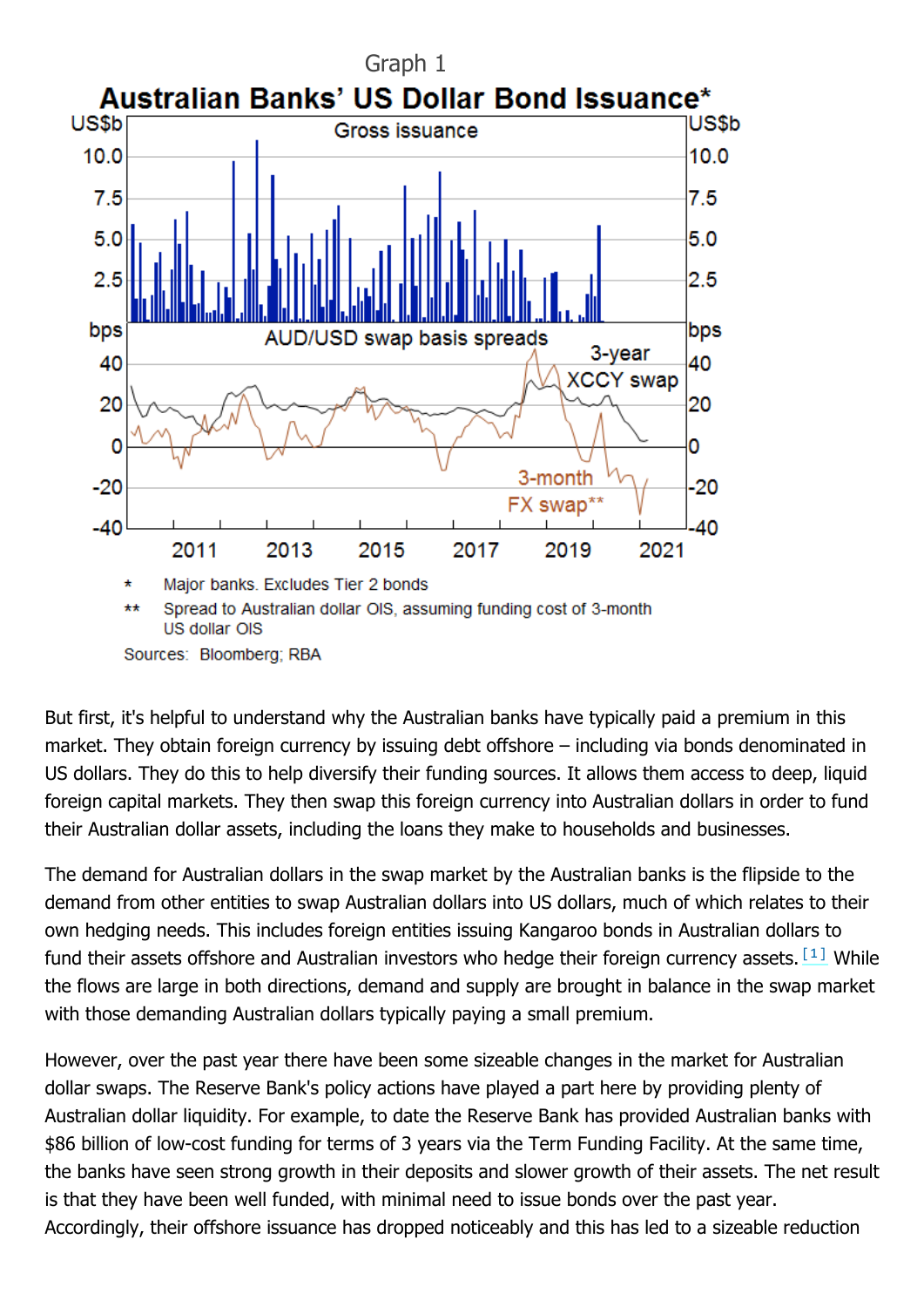in their transactions in the swap market; as shown in Graph 1, the major banks in Australia have not issued senior unsecured US dollar bonds since February 2020 (though there has been some issuance of Tier 2 bonds). This reduction in demand to borrow Australian dollars in the swap market has seen the basis on both short-term and long-term swaps fall to low, or even negative, levels.

Indeed, for a brief period, the premium on very short-term swaps dropped very sharply, to as low as −175 basis points for 1-week swaps (Graph 2). In other words, the cost of swapping Australian dollars into US dollars became quite expensive. In recent years, this significant increase in the cost of obtaining US dollars in short-term swaps had been commonplace for some other currencies (e.g. euro and yen) at year-end, but not for the Australian dollar (Graph 3). However, this year the effect of elevated year-end demand for US dollars in swap markets on the Australian dollar basis has been much larger than normal. This is consistent with the smaller supply of US dollars from the Australian banks than in the past.  $[2]$ 



Sources: Bloomberg; RBA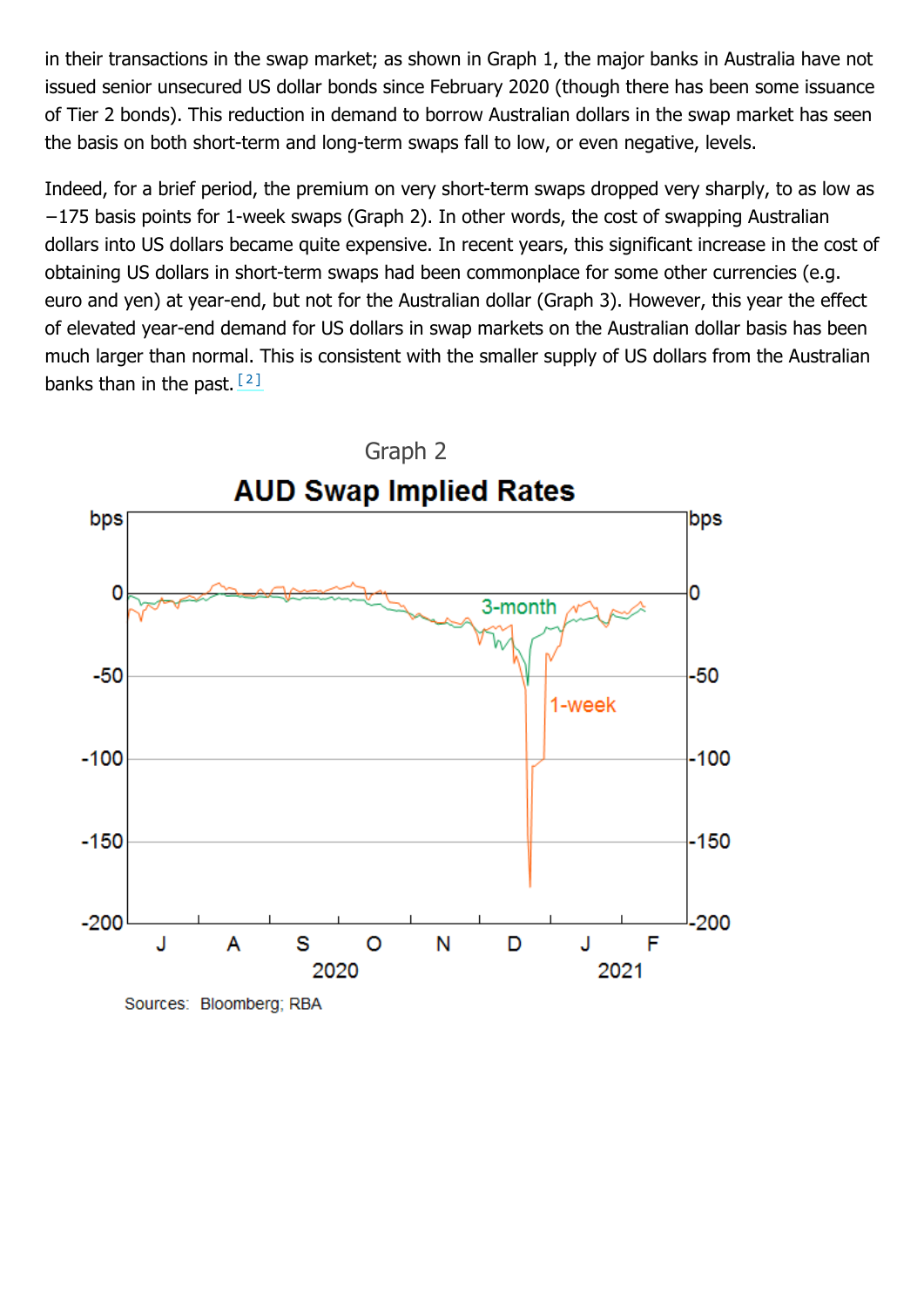

## **The spot market for Australian dollars**

The Reserve Bank's various policy measures – including the bond purchase program – have also had an influence on the value of the Australian dollar.

Over the 2 months leading up to the introduction of the Reserve Bank's package of policy measures in November, Australian interest rates declined relative to those abroad and the Australian dollar depreciated by 5 per cent in trade-weighted terms (Graph 4). The policy measures have placed, and continue to place, downward pressure on the Australian dollar, including the extension of the bond purchase program announced in February.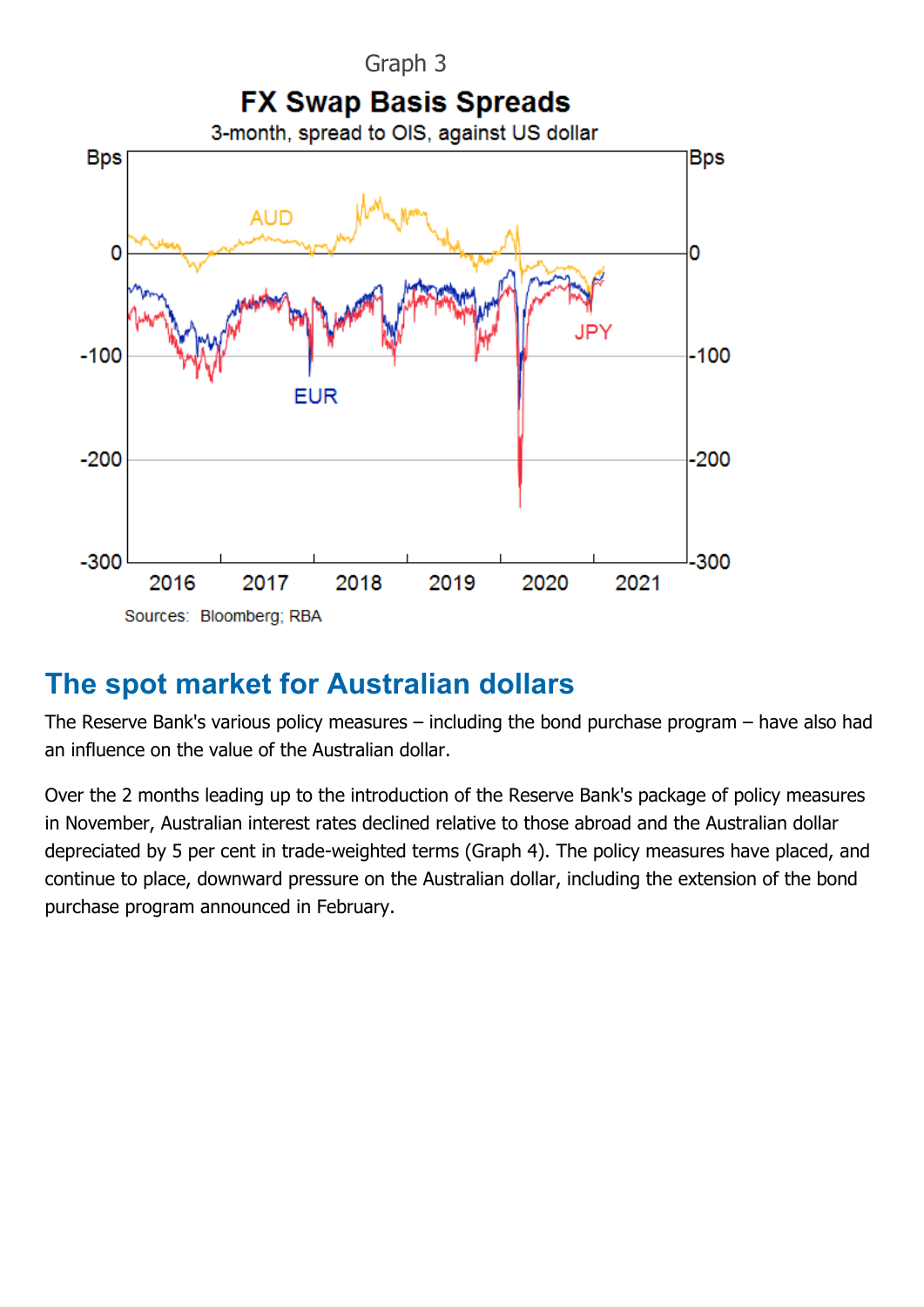

Since early November, however, other factors have contributed to an appreciation of the Australian dollar, which is currently around the upper end of its range of recent years. In particular, there has been a general improvement in the outlook for global growth, which has been associated with an appreciation of a range of currencies against the US dollar and a marked increase in many commodity prices. Indeed, the price of iron ore has increased by around 40 per cent since early November. Even so, historical relationships with commodity prices would have implied a much larger appreciation of the Australian dollar than what's actually occurred. While history only provides a rough guide, this difference suggests that the Bank's policy measures have contributed to the Australian dollar being as much as 5 per cent lower than otherwise (in trade-weighted terms).

#### **The Reserve Bank's use of foreign exchange swaps**

I'll conclude with some news on the ways in which the Bank will be making use of foreign exchange swap markets to manage our operations.

For over 30 years, the Reserve Bank has made use of foreign exchange swaps to manage domestic liquidity.  $[3]$  These are short-term transactions (of 3 months or less) that alter the extent of Australian dollar liquidity in the banking system. Because the Australian dollar flows in the near and far legs of the swaps are offsetting, they have no impact on the exchange rate. When foreign currency is acquired in this way it adds to the Bank's stock of foreign exchange assets. However,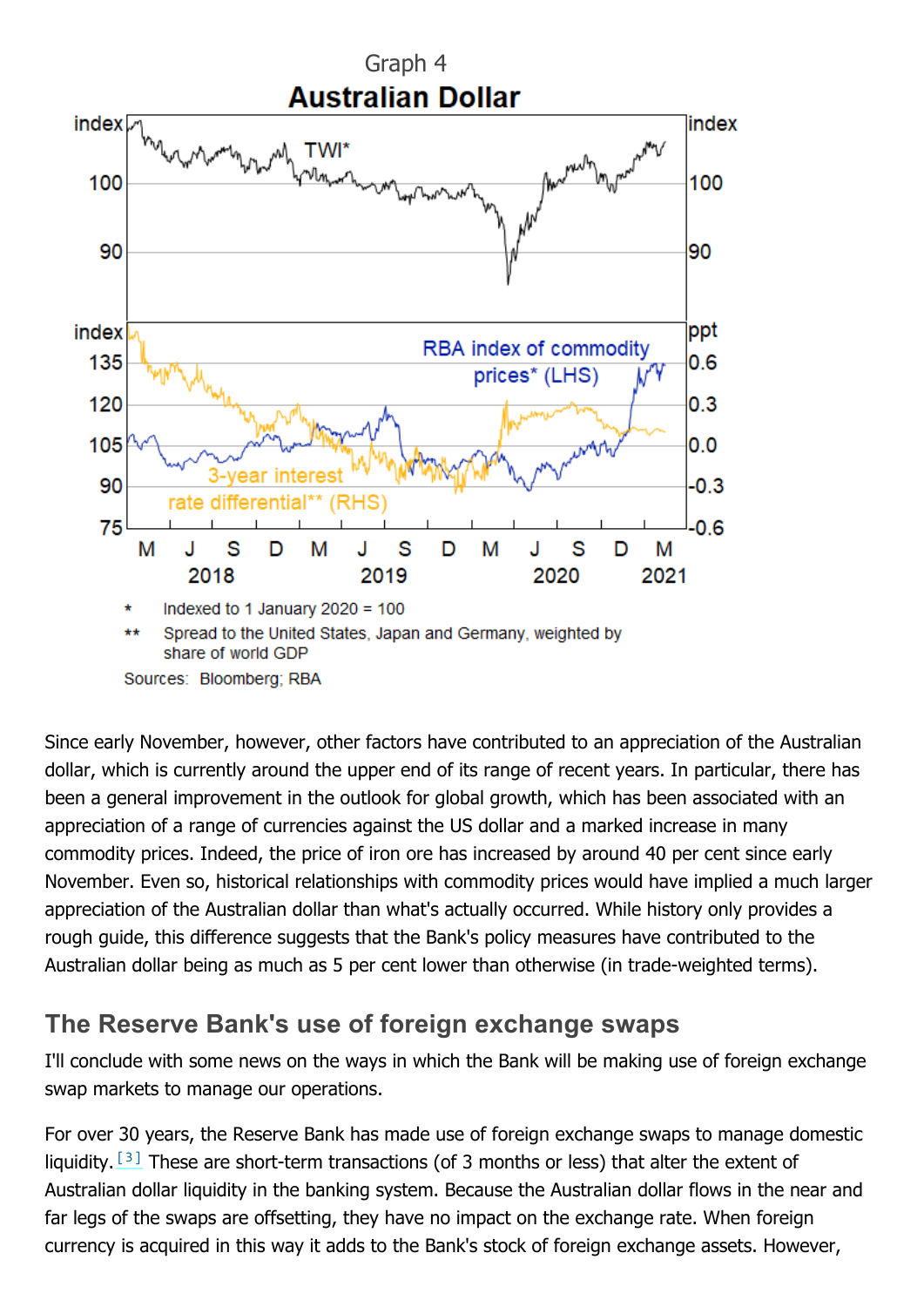because the swaps are due to be unwound within a few months at most, they are not considered to be part of the Bank's foreign exchange reserves available for policy purposes.  $[4]$ 

Up till now, the Bank has held foreign currency reserves on an outright basis to satisfy its policy needs. This includes the capacity for intervention in the spot foreign exchange market.

We also need foreign exchange to assist the Australian Government in meeting its foreign currency commitments to the IMF (which in turn supports the Fund's lending activities). To meet this specific need we have decided to start acquiring foreign currency via swaps over longer terms. By using sufficiently long-term swaps – with initial durations of 2 years or more – the Bank will be able to minimise any rollover risks and hence can treat the foreign exchange acquired in this way as part of its foreign currency liquidity. [5] And in contrast to outright holdings, foreign exchange swaps do not entail any foreign exchange risk and therefore do not require capital to be held against these positions. [6] Many other central banks and finance ministries use long-term swaps in the management of their foreign exchange reserves.

For the Reserve Bank, outright holdings will continue to represent the vast majority of the Bank's foreign currency liquidity. Currently, outright holdings are worth around US\$35 billion. Foreign currency will be obtained through long-term swaps over a period of some weeks until that part of the portfolio reaches between US\$3–4 billion. As is the case currently with short-term swaps conducted by the Bank, these transactions will have no effect on the value of the Australian dollar.

#### **Endnotes**

- [\*] I thank Dan Fabbro and Jarkko Jaaskela for their assistance in preparing these remarks.
- An Australian investor can swap Australian dollars for US dollars in order to invest in US dollar-denominated assets. By using the swap, the investor is able to lock in an exchange rate at which the US dollars will be converted back into Australian dollars in the future. This means the investor is not exposed to the risk that the US dollar will depreciate against the Australian dollar. [1]
- It is known that the supply of US dollars in swap markets at year-end is reduced by some large international banks in order to achieve a lower (G-SIB) capital surcharge than otherwise (FSB (2020), 'Evaluation of the effects of toobig-to-fail reforms', Consultation Report, June). These banks may also reduce their activities in swap markets in response to other factors such as leverage ratio regulations, taxes and deposit insurance assessment fees. [2]
- For a discussion of the Bank's past use of foreign exchange swaps, see Robertson B (2017), 'Structural Liquidity and Domestic Market Operations, RBA Bulletin, September, pp 35–44. Information on recent use of foreign exchange swaps can be found in the RBA Annual Report (2020). [3]
- Spot intervention by the Bank has become less frequent as the market has developed, hedging foreign currency risk has become more efficient and as awareness of the benefits of a floating exchange rate regime has grown. Nonetheless, the Reserve Bank has always retained the discretion to intervene in the foreign exchange market to address dysfunction and/or a significant misalignment in the value of the Australian dollar. [4]
- Beginning with the release of data in March (RBA Statistical Table A4), additional information will be made available on the maturity of the Bank's forward foreign currency commitments (which includes commitments under swaps). [5]